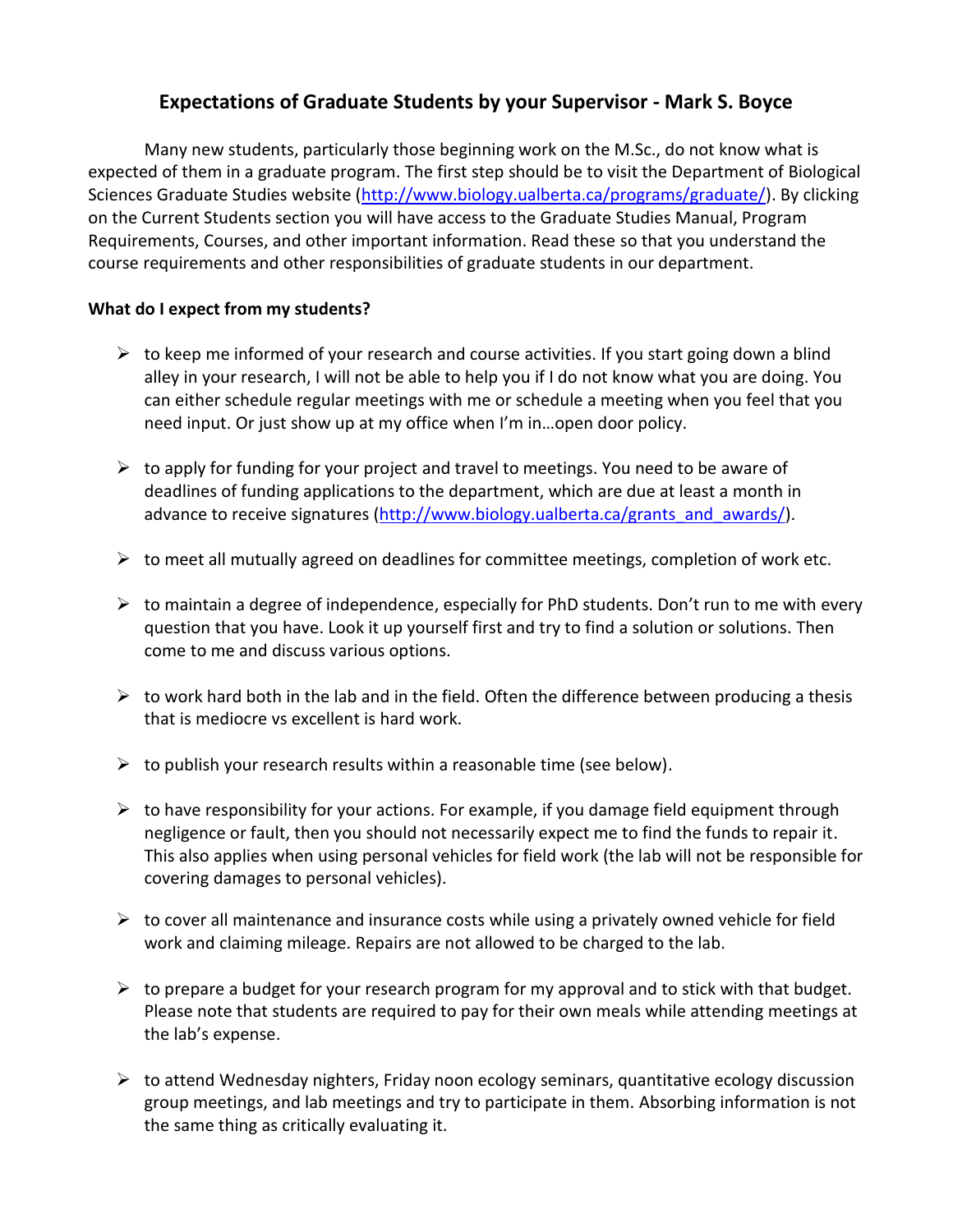- $\triangleright$  to look after your field equipment, including routine maintenance of vehicles.
- to finish your thesis in a reasonable time. Departmental rules are *maximum* 3 years for an MSc and 5 years for a PhD. I will not write letters for program extensions beyond these periods unless there are extenuating circumstances.

#### **What should you expect from me?**

- $\triangleright$  to provide editing and critical input on your research proposals, progress reports and thesis, done within a *reasonable* time (24-hour turnaround time is not reasonable).
- $\triangleright$  to discuss ideas for research projects and to help you to develop your proposal. Ph.D. students are expected to be more independent on this.
- $\triangleright$  to discuss analysis, organisation of thesis and publications.
- $\triangleright$  to provide an opportunity for you to develop as an independent researcher and to foster an atmosphere of learning.
- $\triangleright$  for non-scholarship students, to provide financial support during the four months of summer field research when the department does not support you. The expectation of the department is that a supervisor should pay students the equivalent of one academic term (approximately \$7913 for MSc and \$8131 for PhD). Because all funding for the lab comes from research grants, most of which are renewed annually, there is an element of risk here if grants are not renewed.
- $\triangleright$  to provide reasonable support (financial, logistical) of your research program. So far, I have always been able to support my students' research quite well. However, students must realise that I do not have a never-ending supply of grant money, and that they must budget accordingly.

#### **What NOT to expect of your supervisor:**

- $\triangleright$  to give instant turnaround with feedback on proposals, letters of reference etc.-- please give at least a one-week notice.
- $\triangleright$  to answer trivial questions that you could look up yourself. Some days I am interrupted 4-5 times an hour making it difficult to get work done.
- $\triangleright$  to provide financial support beyond the end of departmental or scholarship support.
- $\triangleright$  to have the answers to all your questions. Seek out advice from fellow students, statistical experts and committee members or other faculty if necessary.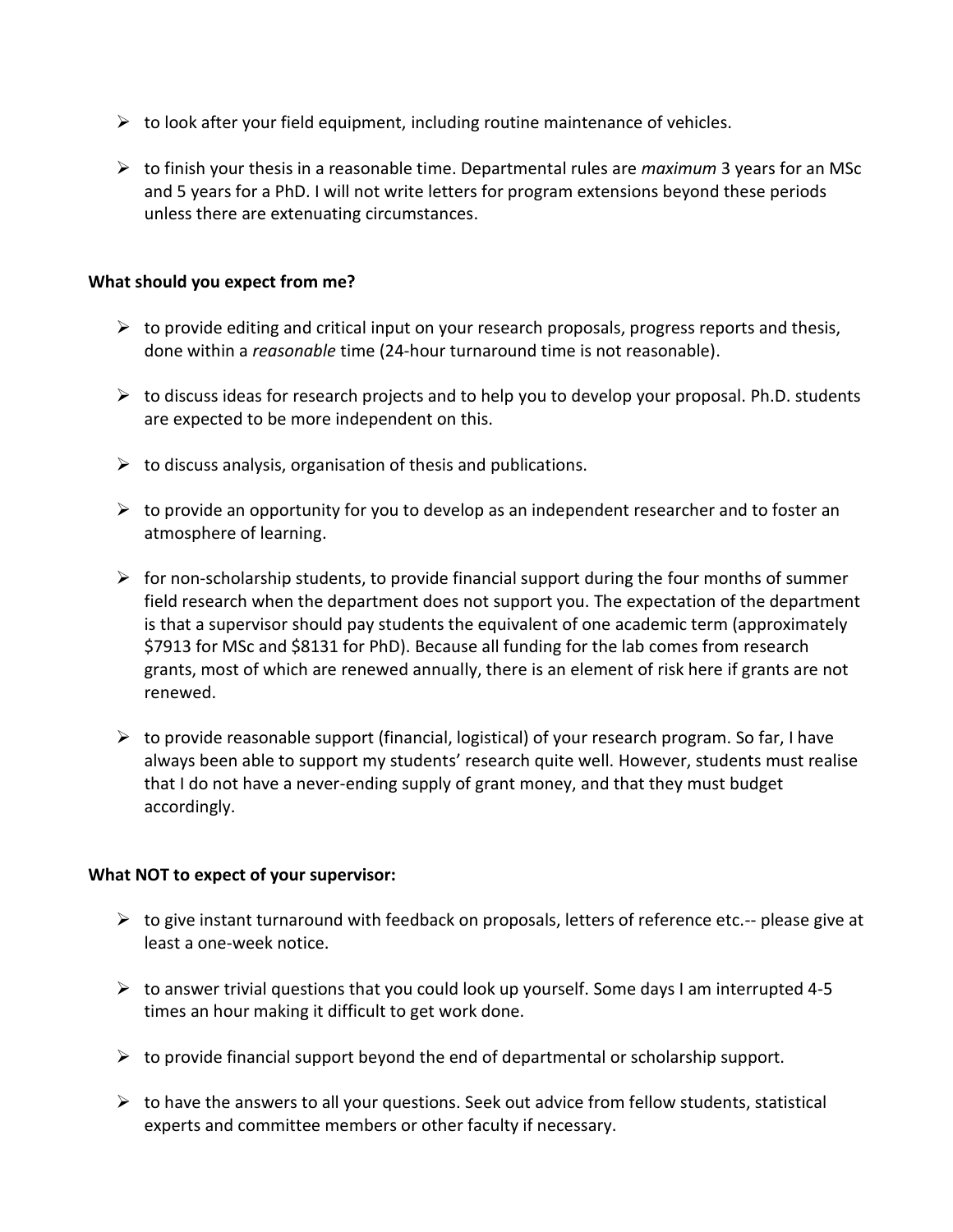## **My philosophy about rights to data and publication:**

I see science as a collaborative effort with the ultimate goal being a better understanding of how nature works. There are several steps in the process of doing science and a graduate student and supervisor might participate in all of these or only a few. I see the following as the basic steps.



Depending on where we are in our careers (MSc, PhD, postdoc, professor) we participate in each step a variable amount. For example, an MSc student might be given the idea by the supervisor and be helped considerably in the rest of the steps. Usually the supervisor raises the bulk of the research money and deals with most of the financial and logistical headaches. PhD students and postdocs would be more independent in the development of ideas and analysis of the data.

In terms of rights to data and publication rights, the priority is that data are published. There is no point in conducting research if the data are not published. Some research funds are from applied agencies that insist on publication as a term of the contract. To obtain pure research funds (such as NSERC operating grants) one must publish or one does not keep getting such funds. As the holder of these grants I have a responsibility (legal and moral) to make sure that the data are published.

### **My expectation on data ownership and publication:**

1. A copy of all data collected (e.g., on a CD), maps showing sampling locations, and a complete write up of methods must be given to me for safe-keeping in the lab at the end of each field season. This gives you a backup in case of data loss, and it allows me access to the data if you disappear, or do not plan to write up the data.